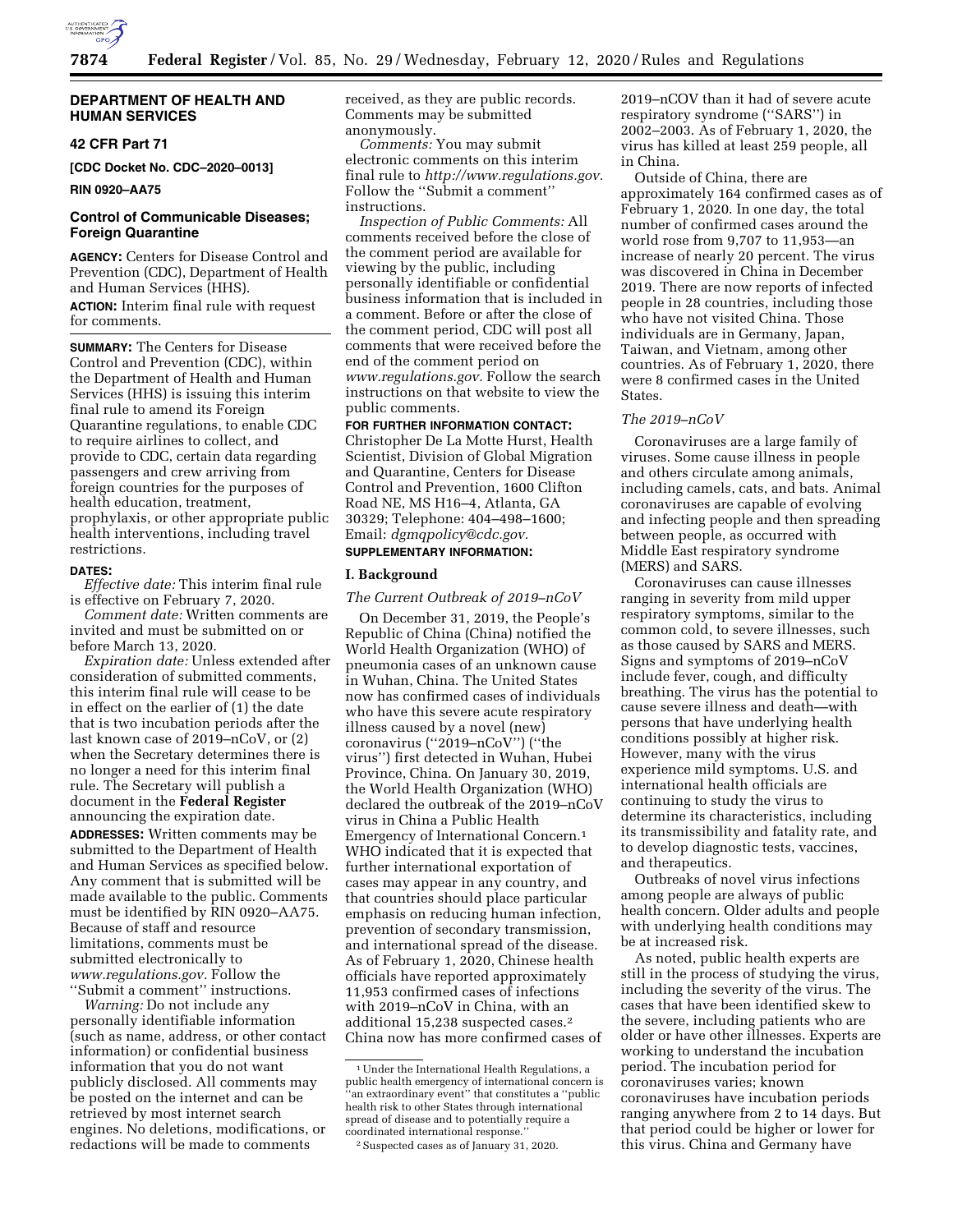reported that there may be evidence of asymptomatic transmission.

#### *Travel Restrictions*

In light of the rapid spread of the virus, Chinese authorities have imposed strict travel restrictions in the area around Wuhan. China has taken unprecedented steps to help control the virus. Currently, there are at least 16 cities in China that are under travel restrictions and 26 of China's provincial-level jurisdictions are on high health alert. Beijing city government has suspended all interprovince bus service.

But these precautions have not stopped the virus from spreading to areas of China outside of Hubei Province, as well as to other countries. As many as 5 million individuals are reported to have left Wuhan prior to the imposition of intra-China travel restrictions. Neighboring countries have taken swift action to protect their citizens by restricting travel between their countries and China.

On January 29, President Trump designated the Secretary of Health and Human Services to lead an interagency task force on the novel coronavirus. On January 30, 2020, the U.S. Department of State issued a ''Level 4: Do Not Travel'' travel advisory for China, its highest level of caution over the rapidly spreading virus. Other countries have taken additional measures, including prohibiting foreign nationals traveling from China from entering or transiting their borders and quarantining citizens returning from China. Such sustained human-to-human viral transmission in the United States could have cascading public health, economic, and societal consequences.

While the risk of infection for Americans remained low, on January 31, 2020, the Secretary determined that, as of January 27, 2020, a public health emergency has existed in the United States as a result of confirmed cases of 2019–nCoV under section 319 of the Public Health Service Act. As part of the public health response, the President authorized temporary measures to increase the U.S. government's ability to detect and contain 2019–nCoV beginning at 5:00 p.m. EST on Sunday, February 2, 2020. Amongst these measures, U.S. citizens (and certain classes of aliens) returning to the United States who have been in Hubei Province in the previous 14 days will be subject to up to 14 days of mandatory quarantine to ensure that they received appropriate medical screening—have not contracted the virus and do not pose a public health risk—or receive proper medical care. U.S. citizens (and certain

classes of foreign nationals) returning to the United States who have been in the rest of mainland China within the previous 14 days will undergo proactive entry health screening at a select number of ports of entry and up to 14 days of monitoring to ensure they have not contracted the virus and do not pose a public health risk. Pursuant to the President's proclamation, with certain exceptions, the entry of aliens who were physically present within China (excluding the Special Administrative Regions of Hong Kong and Macau) during the 14-day period preceding their entry or attempted entry into the United States has been temporarily suspended.

The CDC is closely monitoring the situation in the United States for person-to-person transmissions in the United States, is conducting enhanced entry screening at the U.S airports where travelers from China are arriving, and is enhancing its general illness response capacity at the 20 ports of entry where CDC quarantine stations are located. CDC is also supporting States in conducting contact investigations of confirmed 2019–nCoV cases identified in the United States. As of January 31, 2020, there has been at least one case of person-to-person transmission in the United States.

During Fiscal Year 2019, an average of more than 14,000 people traveled to the United States from China each day, via both direct and indirect flights. With such numbers, it would put a severe strain on the CDC to require it to both actively monitor all of these travelers and actively contain and arrange care for individuals at risk in the United States. This continues to be the case, even with the temporary travel restrictions, given the scope of the public health response in which CDC is engaged. The virus has spread to 28 countries, including Germany, Japan, Taiwan, and Vietnam, among other countries, and as of February 1, 2020, there were 8 confirmed cases in the United States.

#### **II. Newly Required Data Reporting**

By this interim final rule, CDC requires airlines to collect, and within 24 hours of an order by the Director of CDC, submit to CDC certain data regarding passengers and crew arriving from foreign countries for the purposes of health education, treatment, prophylaxis, or other appropriate public health interventions, including travel restrictions.

# *Need for Contact Data for Public Health Follow-Up*

Among the fundamental components of the public health response to the report of a person with a communicable disease is the identification and evaluation of those who may have been exposed. Thus, in order to control the introduction, transmission, and spread of communicable diseases into the United States, such as 2019–nCoV, CDC must be able to identify and locate persons arriving in the United States from a foreign country who may have been exposed to a communicable disease abroad. Another fundamental component of a public health response is identifying and contacting those individuals who may have come in contact with a person with a communicable disease and who may be at risk of contracting the disease as a result of their interactions with such affected persons. The identification and notification of those exposed is an essential first step in providing the exposed access to potentially life-saving medical screening, follow-up, disease prevention measures, including vaccination and other preventive treatments, and medical treatment and supportive care. Preventing secondary cases among contacts, in turn, helps prevent the propagation and spread of disease within the community. Therefore, travelers and the public at large derive direct benefit from a system that ensures that, if an exposure has occurred, health authorities can identify, locate, and notify affected passengers and those individuals who came into contact with them within the incubation period of the disease. Contact tracing is effective at reducing cases of communicable disease at the early stages of a potential outbreak if the contacts are notified as soon after initial exposure as possible. If an efficient contact system is not in place when the first ill passengers arrive, the benefits of the contact tracing are greatly diminished.

CDC, in partnership with State, local, and international public health partners, frequently conducts contact investigations for diseases such as tuberculosis, measles, meningitis, rubella, and viral hemorrhagic fevers. The delays experienced by CDC in collecting, analyzing, processing, and sending information related to ill and exposed travelers to State and local partners have at times been significant, sometimes over several days. Such delays may prevent CDC and State and local partners from providing timely public health interventions designed to educate travelers and prevent additional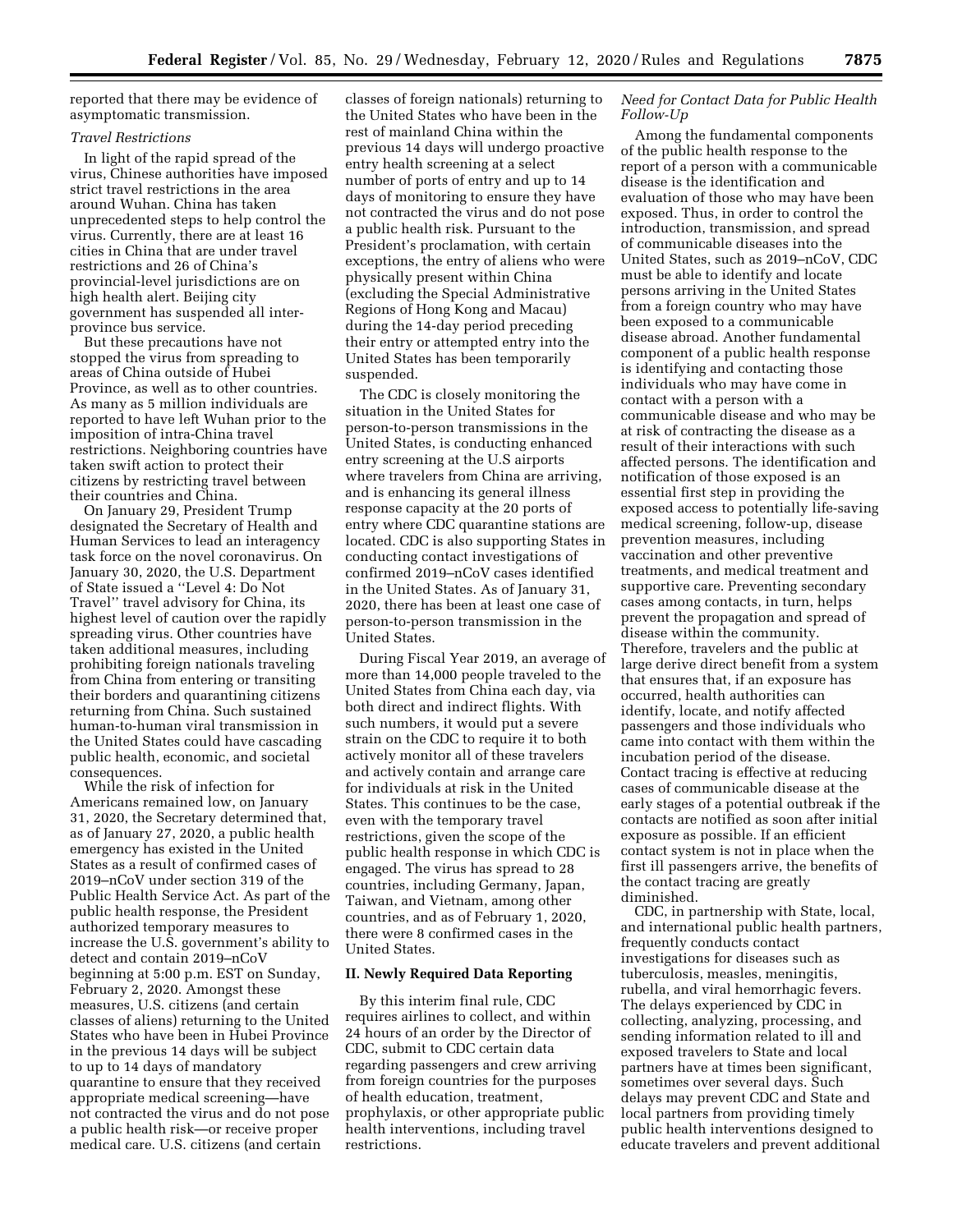transmission. This interim final rule will enable CDC to receive the most useful forms of data in a more timely manner and enable it to more effectively provide critical public health services.

Based on CDC's experience, in order to conduct effective contact tracing of individuals who may be arriving in the United States from abroad, it is critical to have the person's full name, address in the U.S., one or two phone numbers, and email address. In the past, CDC has reviewed the effectiveness of different means of contacting a person. If public health authorities had a valid phone number, the contact rate is between 91 and 100 percent. With only the address, the contact rate plummets to 44 percent. With only the name—currently, a common situation—the contact rate is only eight percent. HHS and CDC have found that a phone number will allow rapid contact with an individual and can substantially improve the public health response to an outbreak. Two phone numbers increase the chance of contacting an individual, even when he or she is traveling. HHS and CDC believe that collecting email addresses will further increase the chance of contacting a person when he or she is traveling. Moreover, especially in an outbreak where CDC and its public health partners will need to conduct a significant amount of contact tracing as quickly as possible, it is critical for CDC to receive the information in a usable electronic form, so that it is easy to process, analyze, and, as necessary, transmit to its public health partners at the State and local levels of government.

By this interim final rule, CDC requires airlines to collect and submit via electronic means to CDC, beginning within 24 hours of an order from the Director, certain data regarding passengers and crew arriving on flights arriving in the United States from foreign countries. CDC believes that this is the only mechanism by which it can efficiently obtain the information it needs for a public health response to outbreaks of communicable disease and that current regulatory requirements are not sufficient, especially in public health emergencies. CDC will exercise enforcement discretion where appropriate. We note that implementation of this interim final rule will entail technical and logistical difficulties for airlines. We are confident that all airlines will make every effort to comply with it. CDC, and the Department of Health and Human Services (HHS) more broadly, will in the exercise of its enforcement discretion take into account the good faith attempts at compliance of any airline which may have difficulty in

implementing the interim final rule in a timely fashion.

Currently, 42 CFR 71.20 permits the Director to require individuals to provide contact information as part of public health prevention measures. However, while 42 CFR 71.20 provides the Department with what in many instances are useful authorities, it is not in all cases adequate to address public health emergencies: It would require collection of the information from a large number of individuals, and it does not require a format. Hence, the information may be effectively unusable—thousands of pages of paper documents in non-standardized formats. Thus, it would be inefficient and cumbersome to obtain, organize, review, and appropriately disseminate such information from thousands of individuals, particularly during a public health emergency when time is of the essence. It is more efficient to collect such information from airline carriers, whose numbers are more limited. Moreover, while it might be theoretically possible to collect contact information directly from airline passengers, such a collection—unless conducted at all times for all passengers—would inevitably mean that CDC would not have information to conduct contact tracing and public health follow-ups for those individuals who were on flights at the beginning of or before an outbreak.

In an outbreak, paper records (such as those collected during public health screening programs at ports of entry) and paper customs declarations are inadequate for contact tracing or public health follow-ups. Moreover, customs declarations are not being collected and stored consistently for all travelers at this time, and in some airports they are not required for U.S. travelers. As it is impossible to predict outbreaks, and given that the information from the earliest affected flights would be critical, the ability to obtain information that is continuously collected in an electronic format is extremely useful for responding to the ever-changing disease threat.

CDC's current regulations at 42 CFR 71.4, relating to the transmission of airline passenger, crew, and flight information for public health purposes, specify that airlines ''must provide certain information to CDC to the extent that *such data are already available and maintained* [. . .].'' 42 CFR 71.4(a) (emphasis added).3 However, such data

are not always ''already available and maintained.'' Accordingly, even with the current requirements, CDC sometimes receives information that is not timely, complete, or accurate. The Department of Homeland Security has attempted to help CDC fill the gaps in these data in order to try and make contact with exposed travelers in a timely manner. However, even with this assistance, gaps can still remain and acquiring contact information for large numbers of incoming travelers, as needed during the current response to 2019–nCoV, can rapidly become impracticable.

Under this interim final rule, CDC envisions that information will be provided by carriers and shared with CDC using the procedures currently in effect with respect to data that is provided to CDC pursuant to 42 CFR 71.4. Specifically, DHS will assist HHS in facilitating the transmission of the requested information using the existing data-sharing infrastructure in place between HHS and DHS. These infrastructures already have operationalized safeguards for data privacy and security. And CDC will hold any received data under current protocols for data privacy and security for information obtained under 42 CFR 71.4(a) and (b).

#### *Provisions of the Interim Final Rule*

Given the limitations associated with the current regulatory requirements, CDC is exercising its statutory authority to require any airline with a flight arriving into the United States, including any intermediate stops between the flight's origin and final destination, to collect and, within 24 hours of an order by the CDC Director, transmit to CDC the following five data elements with respect to each passenger and crew member who may be at risk of exposure to a communicable disease, to the extent that such information exists for the individual, and in a format acceptable to the Director:

1. Full name;

2. Address while in the United States; 3. Email address;

issuance, and passport expiration date; (6) if a travel document other than a passport is required, travel document type, travel document number, travel document country of issuance and travel document expiration date; (7) address while in the United States (number and street, city, State, and zip code), except that U.S. citizens and lawful permanent residents will provide address of permanent residence in the U.S. (number and street, city, State, and zip code); (8) primary contact phone number to include country code; (9) secondary contact phone number to include country code; (10) email address; (11) airline name; (12) flight number; (13) city of departure; (14) departure date and time; (15) city of arrival; (16) arrival date and time; and (17) seat number. 42 CFR 71.4(b).

<sup>3</sup>These data elements are (1) full name (last, first, and, if available, middle or others); (2) date of birth; (3) sex; (4) country of residence; (5) if a passport is required, passport number, passport country of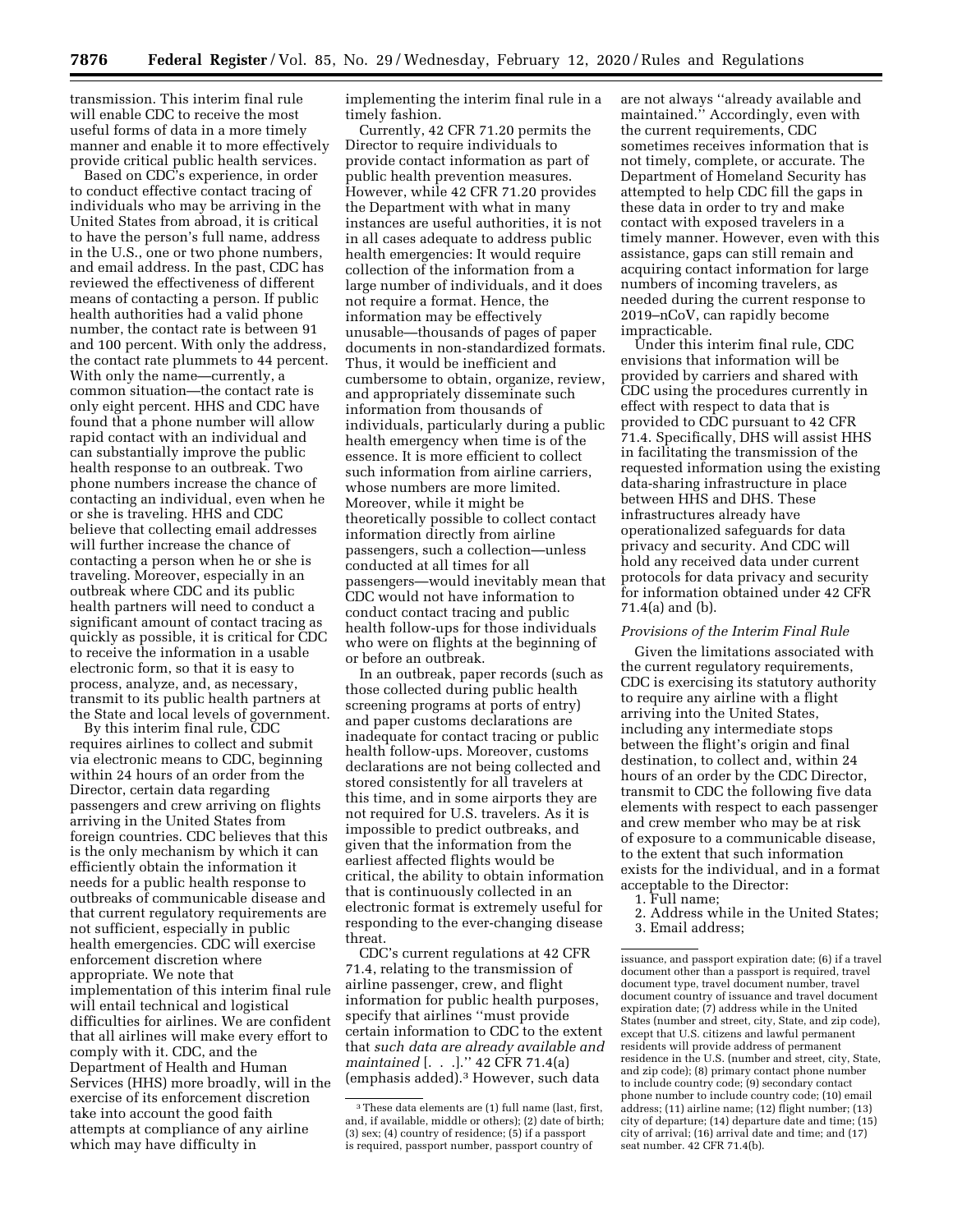4. Primary phone number; and

5. Secondary phone number. These are the pieces of data most useful for CDC and provide the agency and its partners with a capability to provide critical public health services.

In order for CDC to perform its critical public health functions with respect to an outbreak of a communicable disease, the timely provision of information from the airlines is critical. But the airlines currently do not always provide such information in a timely fashion. For routine contact investigations performed during business hours without CDC surge staff, CDC experience suggests that, following a flight, it takes airlines up to seven days to respond to a single request for passenger manifest information currently collected. In addition, there is significant time and labor needed (typically several business days) for CDC to obtain additional information and process the received information into a format suitable for distribution to local health authorities in the U.S. As a result, obtaining contact information after a flight—assuming the information is available and recognizing its limitations—leads to a delay of nearly two weeks before health authorities can make the first contact. Two weeks is ample time for travelers to be lost to follow-up, or become symptomatic or infectious. The time required and costs incurred increase exponentially with multiple requests.

The required collection of this information by the airlines finds strong support in public opinion. While a significant number of air passengers expressed concerns with increased reservation or check-in time, a Harvard School of Public Health study, Project on the Public and Biological Security, found that 94% of air travelers would want public health authorities to contact them if they might have been exposed to a serious contagious disease on an airplane. In addition, 93% of domestic air travelers and 89% of international air travelers expressed a willingness to provide some type of contact information.

HHS and CDC acknowledge that coordination with other agencies reduces duplication, increases passengers' willingness to provide the information, and reduces costs to travel providers. HHS and CDC will work with all relevant departments and agencies to ensure that this process eliminates duplication with other programs and imposes the lowest cost possible on travelers and travel providers. By relying on the existing data collection and collection methods, HHS and CDC have trimmed the additional required passenger information to the minimum

needed for an effective public health response. All of the data that this interim final rule requires airlines to collect and submit to CDC are data elements that the airlines are already required to submit to CDC, provided they are ordered to do so, if the data are already available and maintained. HHS and CDC also acknowledge that airlines may not currently collect all of these data and may not keep such data as they do collect in the form in which CDC would prefer to receive it. They also recognize that a certain amount of modification to airlines' information systems will be necessitated by the requirement to collect any data elements that the airlines do not currently collect from all international passengers. During this transition period, CDC anticipates working with airlines on an individual basis to ensure they are capable and able to meet the requirements of this interim final rule.

Although CDC is issuing this interim final rule, CDC continue to work with its partners to explore all avenues to obtain the information needed for a public health response to the outbreak of a communicable disease, such as 2019–nCOV.

#### **III. Statutory Authority**

The primary legal authority supporting this rulemaking is section 361 of the Public Health Service Act, 42 U.S.C. 264. Section 361, among other things, authorizes the Secretary of HHS to make and enforce such regulations as in the Secretary's judgment are necessary to prevent the introduction, transmission, or spread of communicable diseases from foreign countries into the states or possessions of the United States and from one state or possession into any other state or possession.

Section 361(a), 42 U.S.C. 264(a), states that the Secretary may make and enforce regulations as necessary to prevent the introduction, transmission, and spread of ''communicable diseases'' from foreign countries into the United States or from one state or possession (U.S. territory) into any other state or possession (U.S. territory). By its terms, subsection (a) does not seek to limit the types of communicable diseases for which regulations may be enacted, but rather applies to all communicable diseases that may impact human health. Section 361(a) further authorizes the Secretary to promulgate and enforce a variety of public health regulations to prevent the spread of these communicable diseases, including inspection, fumigation, disinfection, sanitation, pest extermination, destruction of animals or articles found

to be sources of dangerous infection to human beings, and other measures.

In addition to section 361, HHS believes that the following Public Health Service Act sections are also relevant with respect to this rulemaking: Section 311, 42 U.S.C. 243; section 362, 42 U.S.C. 265; section 365, 42 U.S.C. 268; and section 367, 42 U.S.C. 270. Section 311 authorizes the Secretary to accept state and local assistance in the enforcement of quarantine rules and regulations and to assist states and their political subdivisions in the control of communicable diseases. Section 365 provides that it shall be the duty of customs officers (*e.g.,* U.S. Customs and Border Protection officers) and of U.S. Coast Guard officers to aid in the enforcement of quarantine rules and regulations. Section 367 authorizes the application of certain sections of the Public Health Service Act and promulgated regulations (including penalties and forfeitures for violations of such sections and regulations) to air navigation and aircraft to such extent and upon such conditions as deemed necessary for safeguarding public health.

As prescribed in section 368, 42 U.S.C. 271, and under 18 U.S.C. 3559 and 3571(c), criminal sanctions exist for violating regulations enacted under sections 361 and 362, 42 U.S.C. 264 and 265. 18 U.S.C. 3559 defines an offense (not otherwise classified by letter grade) as a ''Class A misdemeanor'' if the maximum term of imprisonment is ''one year or less but more than six months.'' 18 U.S.C. 3571 provides that individuals found guilty of an offense may be sentenced to a fine. Specifically, an individual may be fined ''not more than the greatest of''—(1) the amount specified in the law setting forth the offense; or (2) for a misdemeanor resulting in death, not more than \$250,000; or (3) for a Class A misdemeanor that does not result in death, not more than \$100,000. Similarly, an organization found guilty of an offense may be fined ''not more than the greatest of''—(1) the amount specified in the law setting forth the offense; or (2) for a misdemeanor resulting in a death, not more than \$500,000; or (3) for a Class A misdemeanor that does not result in death, not more than \$200,000. 42 U.S.C. 271 sets forth statutory penalties of up to 1 year in jail and a fine of \$1,000. Therefore, it is classified as a Class A misdemeanor under 18 U.S.C. 3559. Because the alternate fines set forth under 18 U.S.C. 3571 are greater than the \$1,000 set forth under 42 U.S.C. 271 (which sets a maximum penalty of not more than \$1,000 or one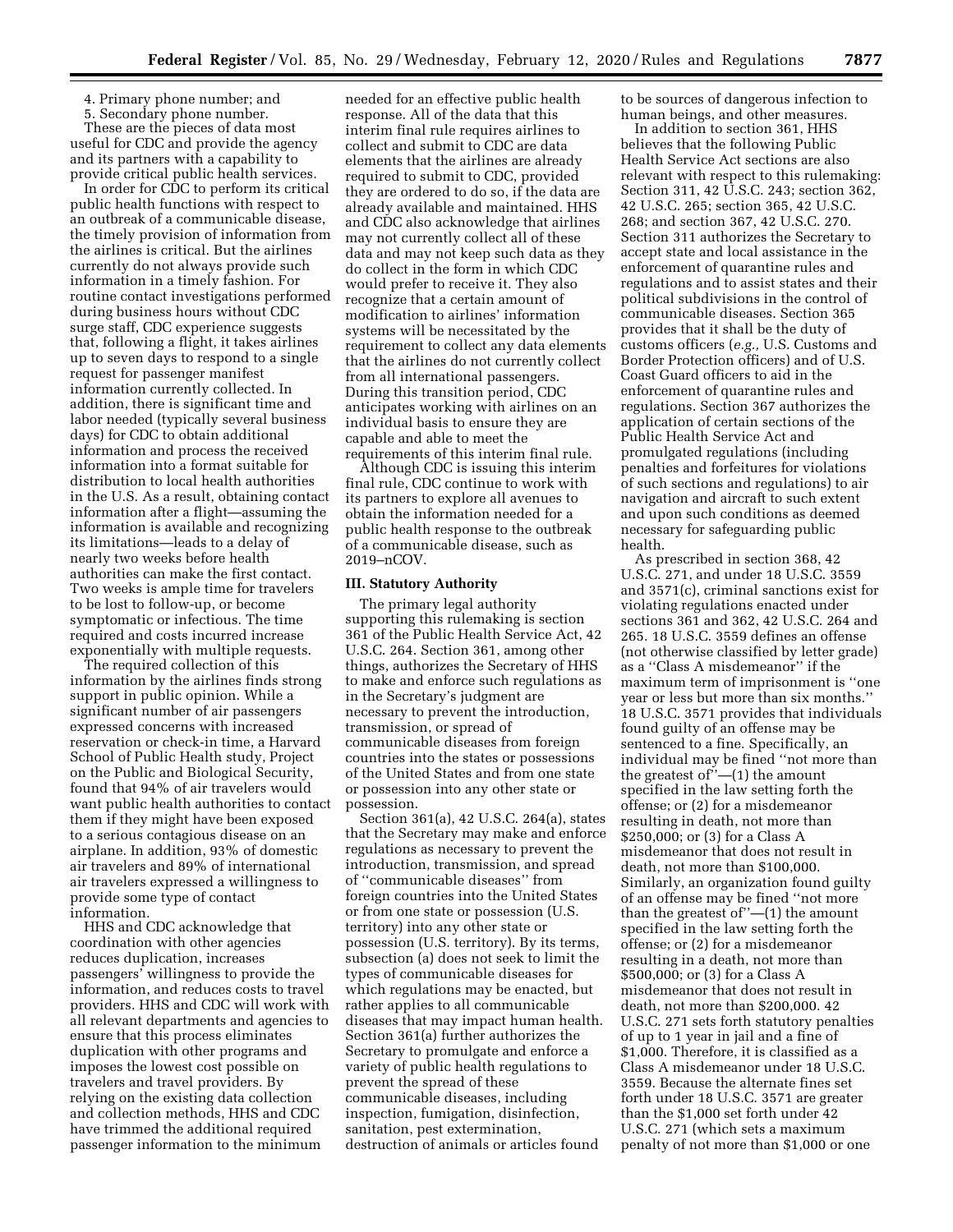year of jail, or both for violation of quarantine laws), and because 42 U.S.C. 271 does not exempt its lower penalties from 18 U.S.C. 3571(e), the greater penalties of 18 U.S.C.  $3571(b)(5)$  and  $(c)(5)$  apply.

#### **IV. Request for Comment**

HHS and CDC request comment on all aspects of this interim final rule, including its likely costs and benefits and the impacts that it is likely to have on the public health, as compared to the current requirements under 42 CFR 71.4. They are particularly interested in comments on:

• The extent to which airlines currently collect, with respect to passengers on inbound international flights, the data elements that this interim final rule requires airlines to collect and submit to CDC.

• When reporting is required, the time period within which airlines should be required to report such data, and whether that time period should be measured from the published time of departure or of arrival.

• Whether the Director's authority to require the reporting of the data elements listed in paragraph (e) should be limited to circumstances in which the Secretary has determined, under section 319 of the Public Health Service Act, 42 U.S.C. 247d, that a public health emergency exists, or some other public health determination. If so, should the regulation authorize the Director to require the submission of data for persons on inbound international flights that were completed prior to the issuance of the directive? If so, to what period of time prior to the directive should the Director be able to reach with this data submission requirement?

Any comments submitted in response to this interim final rule will be considered in the preparation of a final rule.

# **V. Rationale for Issuance of an Interim Final Rule With Immediate Effectiveness**

Agency rulemaking is governed by section 553 of the Administrative Procedure Act (APA), 5 U.S.C. 553. Section 553(b) requires that, unless the rule falls within one of the enumerated exemptions, the Department must publish a notice of proposed rulemaking in the **Federal Register** that provides interested persons an opportunity to submit written data, views, or arguments, prior to finalization of regulatory requirements. Section 553(b)(3)(B) of the APA authorizes a department or agency to dispense with the prior notice and opportunity for public comment requirement when the

agency, for ''good cause,'' finds that notice and public comment thereon are impracticable, unnecessary, or contrary to the public interest.

As noted above, although China has taken unprecedented steps to help control the virus, these steps have not stopped the virus from spreading outside of China into other countries, including the United States. During Fiscal Year 2019, an average of more than 14,000 people traveled to the United States from China each day, via both direct and indirect flights. That travel has decreased since the onset of the 2019–nCoV outbreak in China, and the U.S. government has taken steps to limit travel to the United States from China by aliens. Nevertheless, given the demands on its resources by the public health response to the current outbreak, CDC is experiencing difficulty in both actively monitoring travelers from China, and other countries with individuals infected with 2019–nCoV, and actively containing and arranging care for individuals at risk in the United States. The virus has caused severe illness and sustained person-to-person spread in China, and the United States reported the first confirmed instance of person-to-person spread with this virus on January 30, 2020. The goal of the ongoing U.S. public health response is to contain this outbreak and prevent sustained spread of 2019–nCoV in this country. HHS and CDC have determined that, given the exigent and rapidly emerging circumstances associated with the 2019–nCoV outbreak, it would be impracticable and contrary to the public health and, thus, to the public interest, to delay putting these provisions in place until a full public notice-andcomment process is completed.

Pursuant to 5 U.S.C.  $5\overline{5}3(b)(3)(B)$ , and for the reasons stated above, HHS and CDC therefore conclude that there is good cause to dispense with prior public notice and the opportunity to comment on this rule before finalizing this rule. For the same reasons, HHS and CDC have determined, consistent with section 553(d) of the APA, that there is good cause to make this interim final rule effective immediately upon filing at the Office of the Federal Register.

#### **VII. Regulatory Impact Analysis**

## *Executive Orders 12866 and 13563 and Regulatory Flexibility Act*

Executive Orders 12866 and 13563 direct agencies to assess all costs and benefits of available regulatory alternatives and, if regulation is necessary, to select regulatory approaches that maximize net benefits

(including potential economic, environmental, and public health and safety effects; distributive impacts; and equity). Executive Order 13563 emphasizes the importance of quantifying both costs and benefits, reducing costs, harmonizing rules, and promoting flexibility. Section 3(f) of Executive Order 12866 defines a ''significant regulatory action'' as an action that is likely to result in a regulation: (1) Having an annual effect on the economy of \$100 million or more in any one year, or adversely and materially affecting a sector of the economy, productivity, competition, jobs, the environment, public health or safety, or State, local, or tribal governments or communities (also referred to as ''economically significant''); (2) creating a serious inconsistency or otherwise interfering with an action taken or planned by another agency; (3) materially altering the budgetary impacts of entitlement grants, user fees, or loan programs or the rights and obligations of recipients thereof; or (4) raising novel legal or policy issues arising out of legal mandates, the President's priorities, or the principles set forth in the Executive Order. This interim final rule has been determined to be significant for the purposes of Executive Orders 12866 and 13563, and has been reviewed by the Office of Management and Budget.

The Regulatory Flexibility Act (RFA) generally requires that when an agency issues a proposed rule, or a final rule pursuant to section 553(b) of the APA or another law, the agency must prepare a regulatory flexibility analysis that meets the requirements of the RFA and publish such analysis in the **Federal Register**. 5 U.S.C. 603, 604. Specifically, the RFA normally requires agencies to describe the impact of a rulemaking on small entities by providing a regulatory impact analysis. Such analysis must address the consideration of regulatory options that would lessen the economic effect of the rule on small entities. The RFA defines a ''small entity'' as (1) a proprietary firm meeting the size standards of the Small Business Administration (SBA); (2) a nonprofit organization that is not dominant in its field; or (3) a small government jurisdiction with a population of less than 50,000. 5 U.S.C. 601(3)–(6). The requirement does not apply if the head of the agency ''certifies that the rule will not, if promulgated, have a significant economic impact on a substantial number of small entities.'' *Id.* section 605(b). The agency must, however, publish the certification in the **Federal Register** at the time of publication of the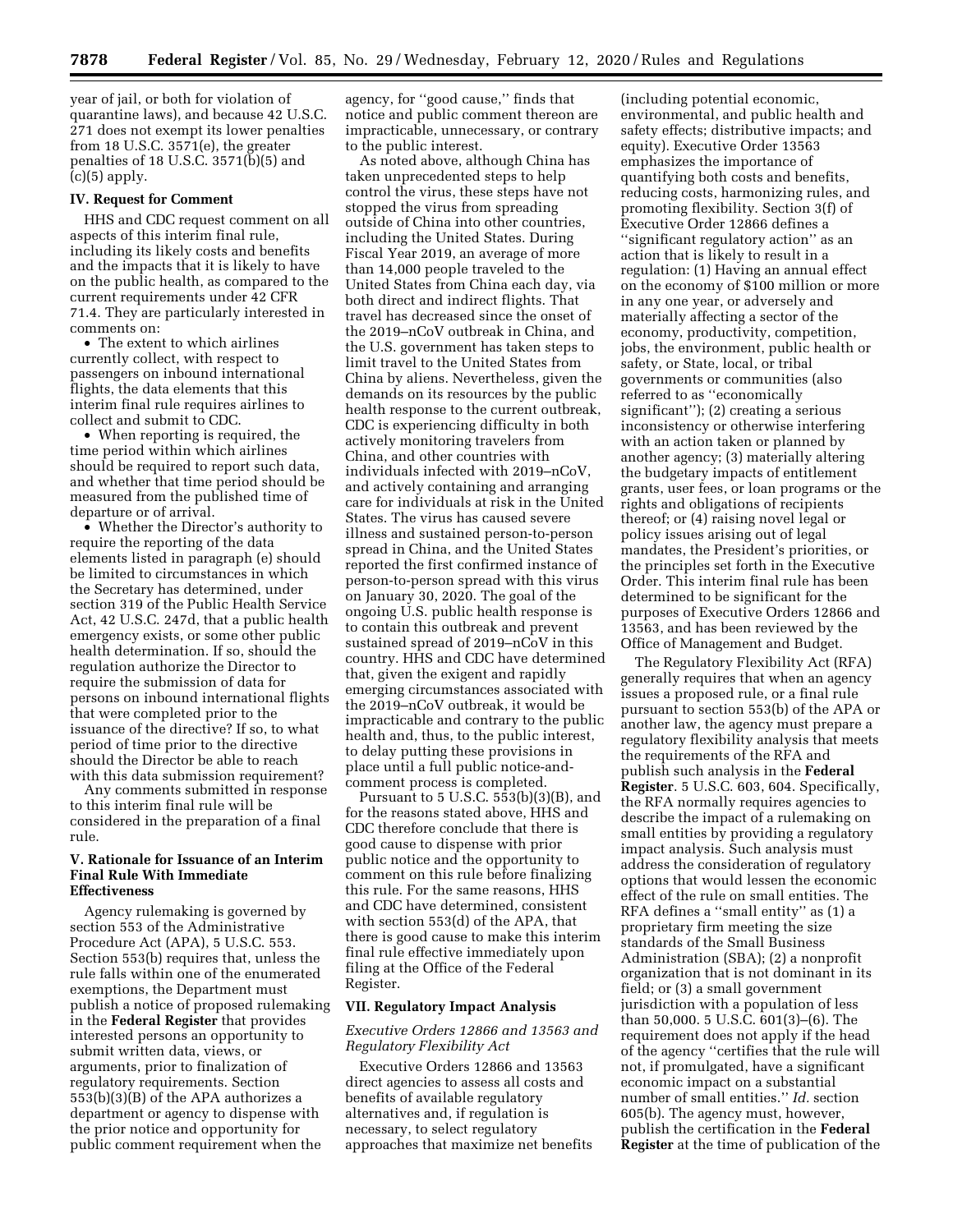rule, ''along with a statement providing the factual basis for such certification.'' *Id.* If the agency head has not waived the requirements for a regulatory flexibility analysis in accordance with the RFA's waiver provision, and no other RFA exception applies, the agency must prepare the regulatory flexibility analysis and publish it in the **Federal Register** at the time of promulgation or, if the rule is promulgated in response to an emergency that makes timely compliance impracticable, within 180 days of publication of the final rule. 5 U.S.C.  $604(a)$ ,  $608(b)$ .<sup>4</sup> For the reasons set forth in this document pertaining to the outbreak and rapid spread of the 2019–nCoV, the Secretary finds that this interim final rule is being promulgated in response to an emergency that makes timely compliance with the provisions of section 604 impracticable. HHS and CDC will assess the potential economic effects of this action on all small entities. Based on that assessment, HHS and CDC will either certify that the rule will not have a significant economic impact on a substantial number of small entities or publish a final regulatory flexibility analysis.

# *Executive Order 13771*

The White House issued Executive Order 13771 on Reducing Regulation and Controlling Regulatory Costs on January 30, 2017. Section 2(a) of Executive Order 13771 requires an agency, unless prohibited by law, to identify at least two existing regulations to be repealed when the agency publicly proposes for notice and comment or otherwise promulgates a new regulation. In furtherance of this requirement, section 2(c) of Executive Order 13771 requires that the new incremental costs associated with new regulations shall, to the extent permitted by law, be offset by the elimination of existing costs associated with at least two prior regulations. This rule is not subject to Executive Order 13771, because it relates to a national security function of the United States as defined in OMB M– 17–21, *Guidance Implementing Executive Order 13771, Titled* 

# ''*Reducing Regulation and Controlling Regulatory Costs*''*.*

# *Unfunded Mandates Reform Act*

Section 202 of the Unfunded Mandates Reform Act of 1995 (Unfunded Mandates Act), 2 U.S.C. 1532, requires that covered agencies prepare a budgetary impact statement before promulgating a rule that includes any Federal mandate that may result in the expenditure by State, local, and tribal governments, in the aggregate, or by the private sector, of \$100 million in 1995 dollars, updated annually for inflation. Currently, that threshold is approximately \$154 million. If a budgetary impact statement is required, section 205 of the Unfunded Mandates Act also requires covered agencies to identify and consider a reasonable number of regulatory alternatives before promulgating a rule. The Department has determined that this interim final rule is not expected to result in expenditures by State, local, and tribal governments, or by the private sector, of \$154 million or more in any one year. Accordingly, the Department has not prepared a budgetary impact statement or specifically addressed the regulatory alternatives considered.

#### *National Environmental Policy Act (NEPA)*

The Department has determined that the amendments to 42 CFR part 71 will not have a significant impact on the human environment.

#### *Executive Order 12988: Civil Justice Reform*

The Department has reviewed this rule under Executive Order 12988 on Civil Justice Reform and determines that this final rule meets the standard in the Executive Order.

#### *Executive Order 13132*

This rule has been reviewed under Executive Order 13132, Federalism. Under 42 U.S.C. 264(e), Federal public health regulations do not preempt State or local public health regulations, except in the event of a conflict with the exercise of Federal authority. Other than to restate this statutory provision, this rulemaking does not alter the relationship between the Federal government and State/local governments as set forth in 42 U.S.C. 264. The longstanding provision on preemption in the event of a conflict with Federal authority, 42 CFR 70.2, is left unchanged by this rulemaking. Additionally, there are no provisions in this regulation that impose direct compliance costs on State and local governments. Therefore, the Department believes that the rule does not warrant additional analysis under Executive Order 13132.

#### *Plain Language Act of 2010*

Under the Plain Language Act of 2010 (Pub. L. 111–274, October 13, 2010), executive Departments and Agencies are required to use plain language in documents that explain to the public how to comply with a requirement the Federal Government administers or enforces. HHS/CDC has attempted to use plain language in promulgating this rule consistent with the Federal Plain Writing Act guidelines.

#### *Congressional Review Act*

The Congressional Review Act defines a ''major rule'' as ''any rule that the Administrator of the Office of Information and Regulatory Affairs (OIRA) of the Office of Management and Budget finds has resulted in or is likely to result in—(A) an annual effect on the economy of \$100,000,000 or more; (B) a major increase in costs or prices for consumers, individual industries, federal, State, or local government agencies, or geographic regions; or (C) significant adverse effects on competition, employment, investment, productivity, innovation, or on the ability of United States-based enterprises to compete with foreignbased enterprises in domestic and export markets.'' 5 U.S.C. 804(2). OIRA has determined that this interim final rule is not likely to result in an annual effect of \$100,000,000 or more and is not otherwise a major rule for purposes of the Congressional Review Act.

# *Assessment of Federal Regulation and Policies on Families*

Section 654 of the Treasury and General Government Appropriations Act of 1999 requires Federal departments and agencies to determine whether a proposed policy or regulation could affect family well-being. If the determination is affirmative, then the Department or agency must prepare an impact assessment to address criteria specified in the law. The Department has determined that this interim final rule will not have an impact on family well-being, as defined in the Act.

#### *Paperwork Reduction Act of 1995*

CDC currently has an approved Airline Traveler Information Collection (42 CFR part 71) (0920–1180 expires 05/ 31/2020), which covers its current collection of information from airlines under 42 CFR 71.4(a). The Office of Management and Budget has determined there is no new information collection requiring a submission of a

<sup>4</sup>An agency head may delay the completion of the regulatory impact analysis requirements for a period of not more than 180 days after the date of publication in the **Federal Register** of a final rule by publishing in the **Federal Register**, not later than such date of publication, a written finding, with reasons therefor, that the final rule is being promulgated in response to an emergency that makes timely compliance with such requirements impracticable. If the agency has not prepared a final regulatory analysis within 180 days from the date of publication of the final rule, the RFA provides that the rule shall lapse and have no effect and shall not be repromulgated until a final regulatory flexibility analysis has been completed by the agency. 5 U.S.C. 608(b).